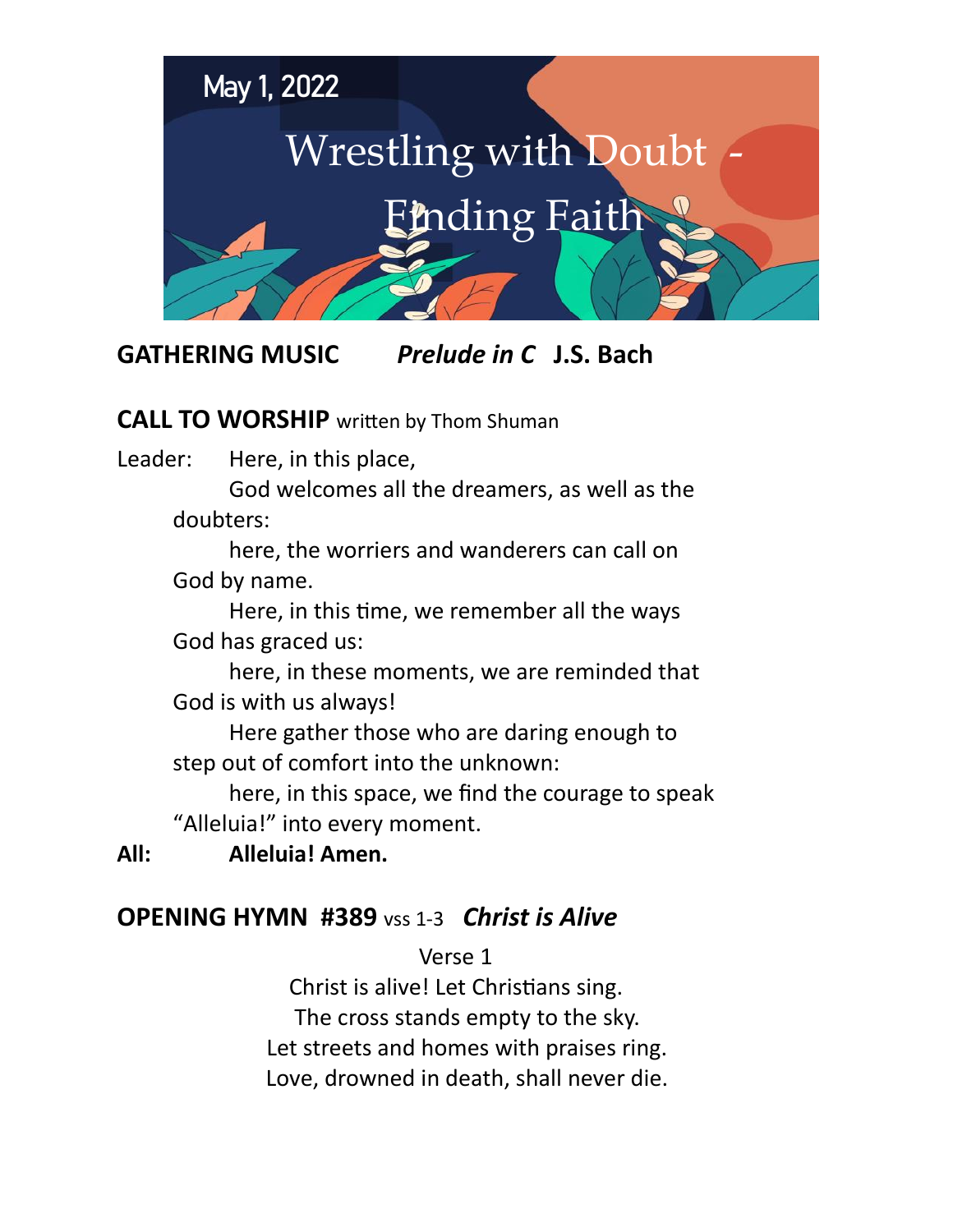### Verse 2

Christ is alive! No longer bound to distant years in Palestine, but saving, healing, here and now, and touching ev'ry place and time.

### Verse 3

In ev'ry insult, rift, and war, where color, scorn, or wealth divide, Christ suffers still, yet loves the more, and lives, where even hope has died.

## **CONFESSION AND FORGIVENESS**

inspired by Acts 9:1-20; written by Sandra Miller

| Pastor: | God of Forgiveness,                  |
|---------|--------------------------------------|
|         | hear now the confession of our sins. |

- **All: Our greed and our lust for power create enemies where we should find friends.**
- Pastor: We fail to offer comfort and aid to those who are afraid and beat down by the burdens of life.
- **All: We are as blind and willful as Saul to the pain and the destruction of our wrongdoings and our well-meaning crusades.**

Pastor: Forgive us, merciful One. **All: Give us sight to see with your eyes, that we may bring hope and peace to our world. Amen.**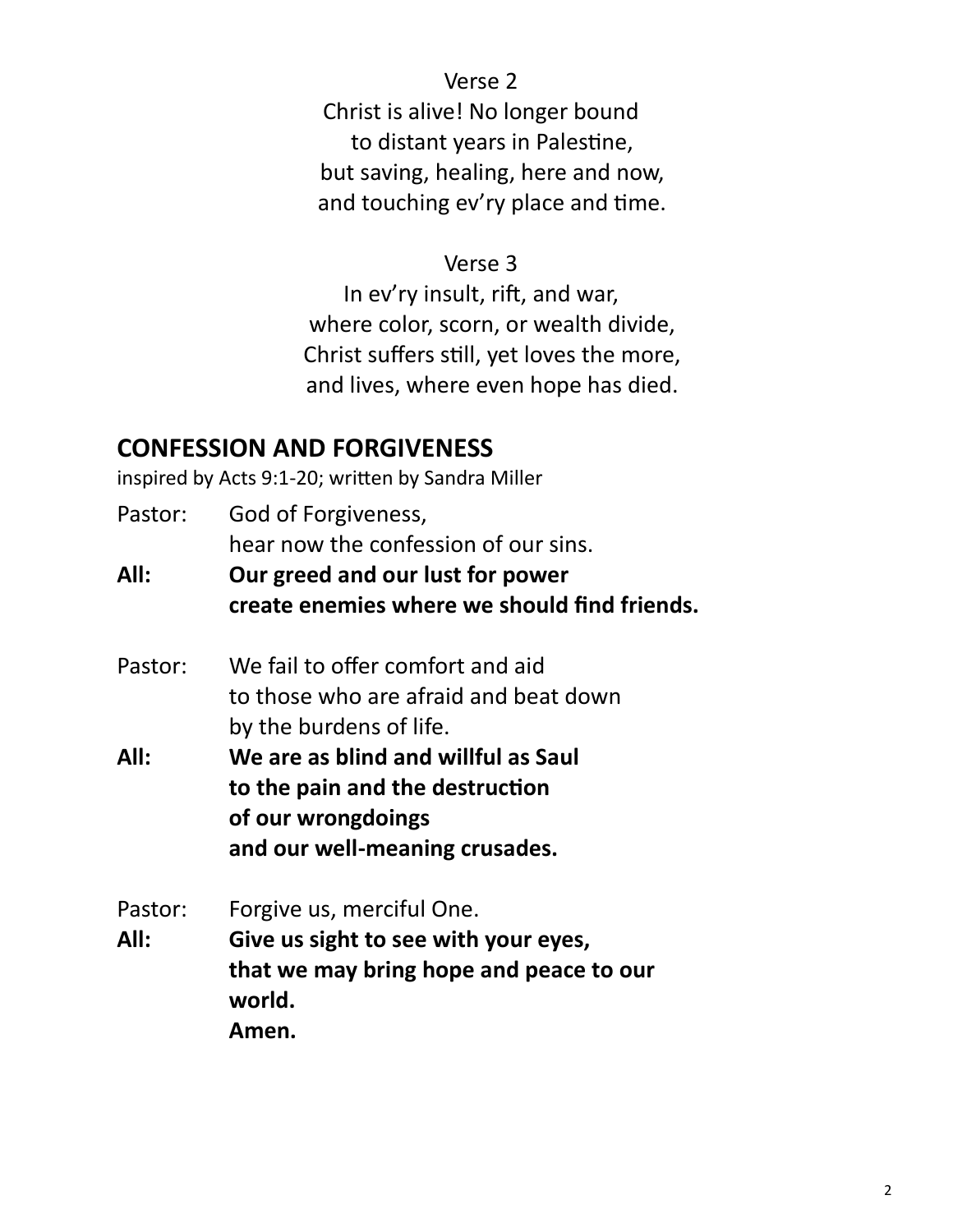## **WORDS OF ASSURANCE**

Pastor: God's anger lasts but a moment, but God's favor lasts a lifetime. The Lord forgives our shortcomings and sends deliverance through Christ, just as the Lord forgave Saul and used him to spread the gospel.

**All: Thanks be to God! Alleluia!**

### **SONG OF RESPONSE #389** vss 4-5 *Christ is Alive*

Verse 4

Women and men, in age and youth, can feel the Spirit, hear the call, and find the way, the life, the truth, revealed in Jesus, freed for all.

Verse 5 Christ is alive, and comes to bring good news to this and every age, till earth and sky and ocean ring with joy, with justice, love, and praise.

## **PRAYER OF THE DAY**

## **WELCOME/LIFE IN COMMUNITY**





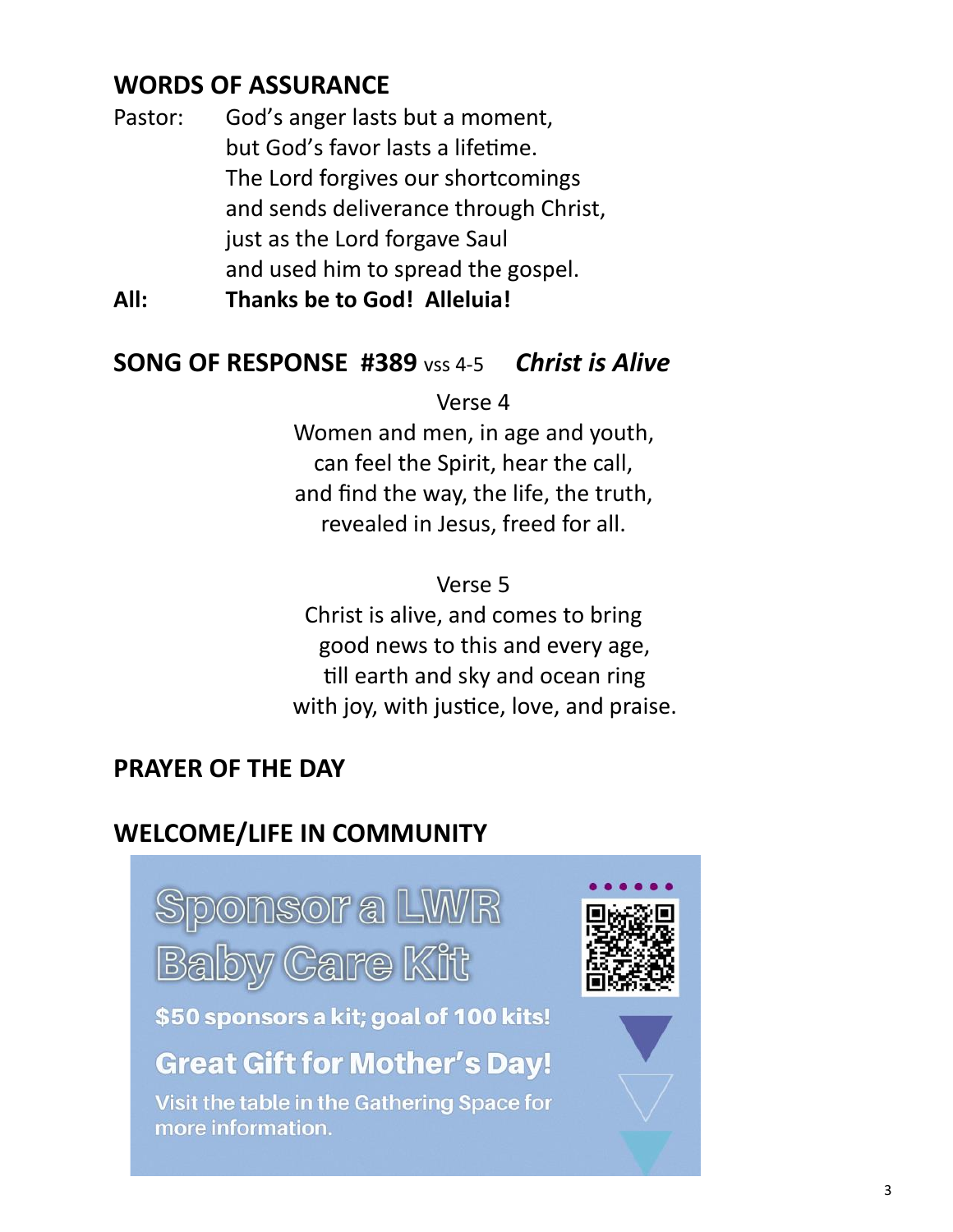## **MISSION MOMENT**

Adryana Aldeen, Mariposa Family Learning Center

## **CHILDREN'S MESSAGE**

## **SCRIPTURE READING... ROMANS 10:13-17** (NRSV)

Read by: (8:15) Megan Getman, (10:45) Tim Stein

For, 'Everyone who calls on the name of the Lord shall be saved.' But how are they to call on one in whom they have not believed? And how are they to believe in one of whom they have never heard? And how are they to hear without someone to proclaim him? And how are they to proclaim him unless they are sent? As it is written, 'How beautiful are the feet of those who bring good news!' But not all have obeyed the good news; for Isaiah says, 'Lord, who has believed our message?' So faith comes from what is heard, and what is heard comes through the word of Christ.

Leader: The Word of the Lord.

**All: Thanks be to God.**

## **SCRIPTURE READING... ACTS 9:1-16** (NRSV)

#### Read by: Pr. Tom Grevlos

Meanwhile Saul, still breathing threats and murder against the disciples of the Lord, went to the high priest and asked him for letters to the synagogues at Damascus, so that if he found any who belonged to the Way, men or women, he might bring them bound to Jerusalem. Now as he was going along and approaching Damascus, suddenly a light from heaven flashed around him. He fell to the ground and heard a voice saying to him, 'Saul, Saul, why do you persecute me?' He asked, 'Who are you, Lord?' The reply came, 'I am Jesus, whom you are persecuting. But get up and enter the city, and you will be told what you are to do.' The men who were traveling with him stood speechless because they heard the voice but saw no one. Saul got up from the ground, and though his eyes were open, he could see nothing; so they led him by the hand and brought him into Damascus. For three days he was without sight, and neither ate nor drank.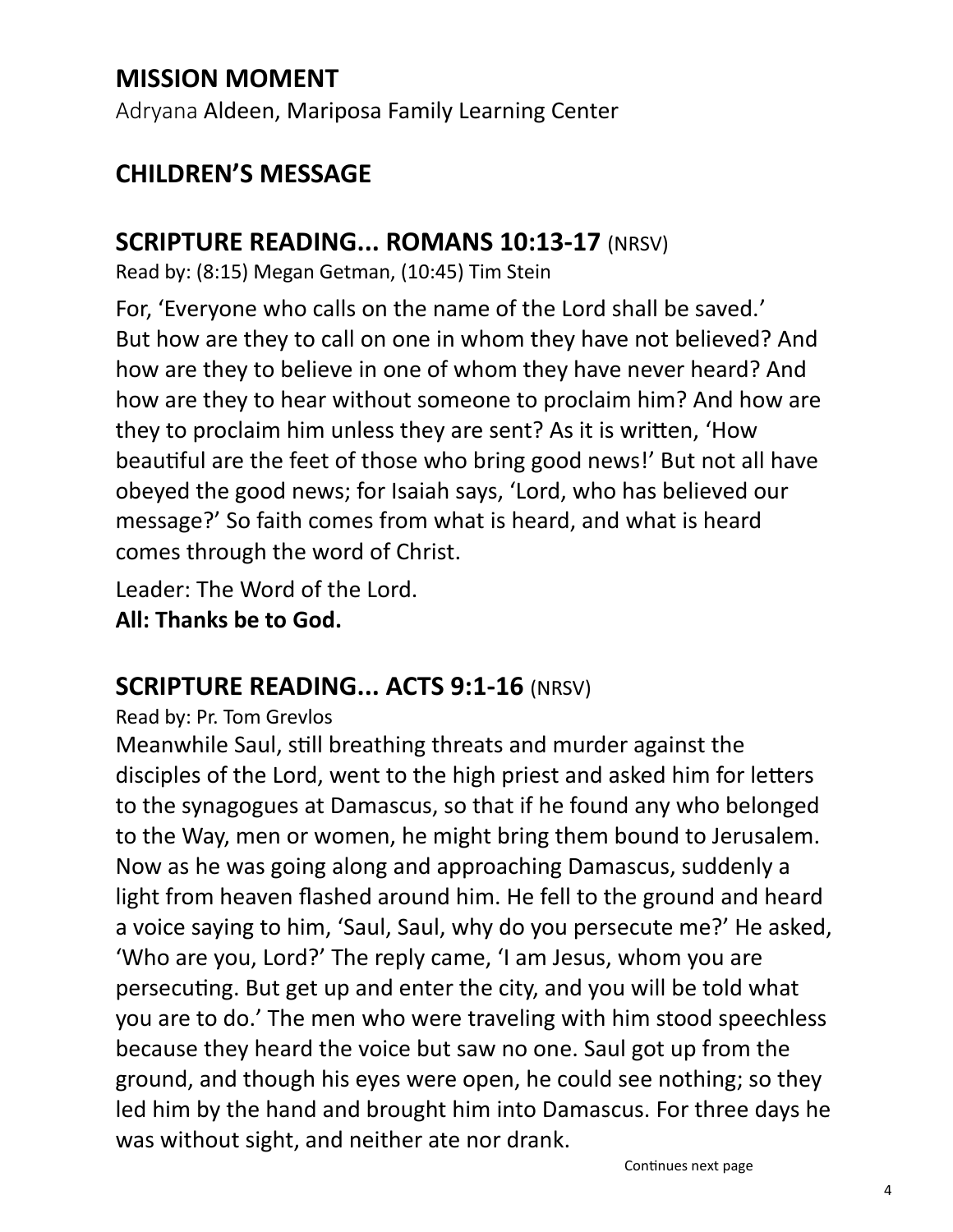Now there was a disciple in Damascus named Ananias. The Lord said to him in a vision, 'Ananias.' He answered, 'Here I am, Lord.' The Lord said to him, 'Get up and go to the street called Straight, and at the house of Judas look for a man of Tarsus named Saul. At this moment he is praying, and he has seen in a vision a man named Ananias come in and lay his hands on him so that he might regain his sight.' But Ananias answered, 'Lord, I have heard from many about this man, how much evil he has done to your saints in Jerusalem; and here he has authority from the chief priests to bind all who invoke your name.' But the Lord said to him, 'Go, for he is an instrument whom I have chosen to bring my name before Gentiles and kings and before the people of Israel; I myself will show him how much he must suffer for the sake of my name.'

Pastor: The Word of the Lord. **All: Thanks be to God.**

## **SONG OF RESPONSE** vss 1-3 *Sing Out, Earth and Skies*

Verse 1 Come, O God of all the earth: come to us, O Righteous One; come, and bring our love to birth: in the glory of your Son.

Refrain Sing out, earth and skies! Sing of the God who loves you! Raise your joyful cries! Dance to the life around you!

#### Verse 2

Come, O God of wind and flame: fill the earth with righteousness; teach us all to sing your name: may our lives your love confess.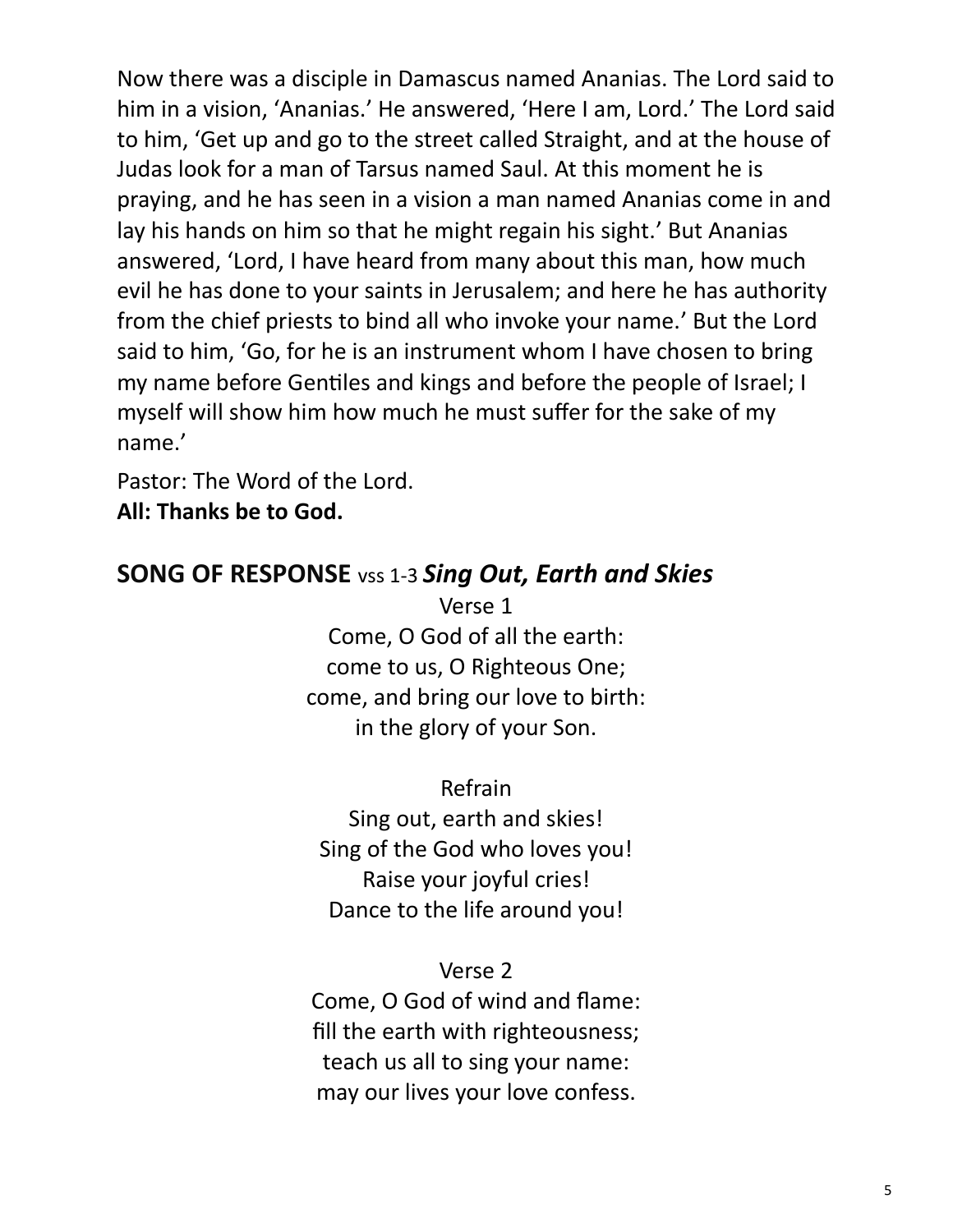Refrain Sing out, earth and skies! Sing of the God who loves you! Raise your joyful cries! Dance to the life around you!

## Verse 3

Come, O God of flashing light: twinkling star and burning sun; God of day and God of night: in your light we all are one.

#### Refrain

Sing out, earth and skies! Sing of the God who loves you! Raise your joyful cries! Dance to the life around you!

#### **MESSAGE** Pr. Tom Grevlos

### **MESSAGE SONG #574** vss 1 & 2 *Here I am, Lord*  Verse 1 I, the Lord of sea and sky,

 I have heard my people cry. All who dwell in dark and sin my hand will save.

I, who made the stars of night, I will make their darkness bright. Who will bear my light to them? Whom shall I send?"

### Refrain

 Here I am, Lord. Is it I, Lord? I have heard you calling in the night. I will go, Lord, if you lead me. I will hold your people in my heart.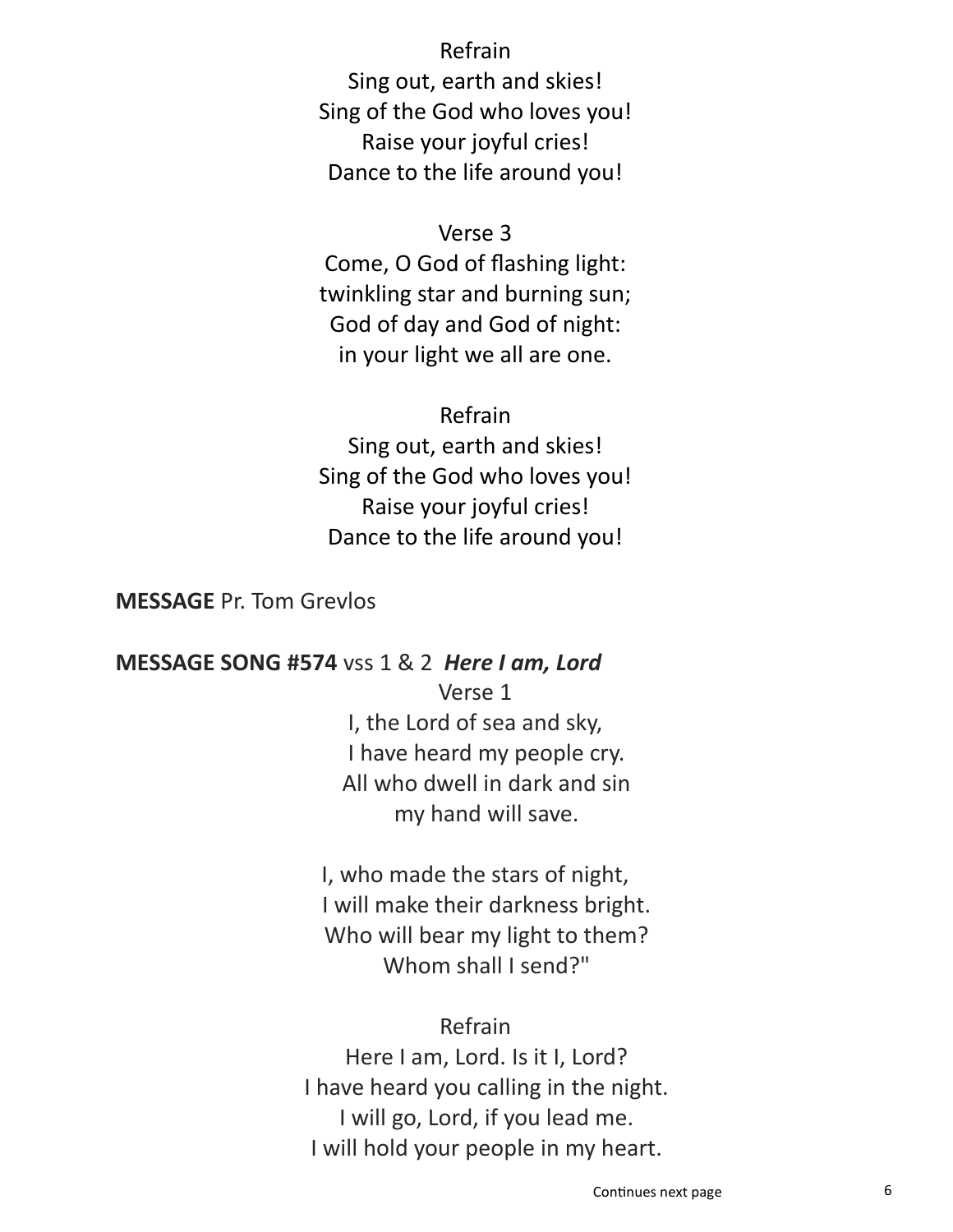Verse 2 I, the Lord of snow and rain, I have borne my people's pain. I have wept for love of them. They turn away.

I will break their hearts of stone, give them hearts for love alone. I will speak my word to them. Whom shall I send?"

### Refrain

 Here I am, Lord. Is it I, Lord? I have heard you calling in the night. I will go, Lord, if you lead me. I will hold your people in my heart.

## **CHRIST HYMN CREED…** based on Philippians 2:5-11

Let the same mind be in you that was in Christ Jesus, who, though he was in the form of God, did not regard equality with God as something to be exploited, but emptied himself, taking the form of a servant, being born in human likeness.

And being found in human form, he humbled himself and became obedient to the point of death - even death on a cross.

Therefore, God also highly exalted him and gave him the name that is above every name, so that at the name of Jesus every knee should bend, in heaven and on earth and under the earth, and every tongue should confess that Jesus Christ is Lord, to the glory of God the Father.

## **PRAYERS OF THE PEOPLE**

Led by: (8:15) Megan Getman,(10:45) Tim Stein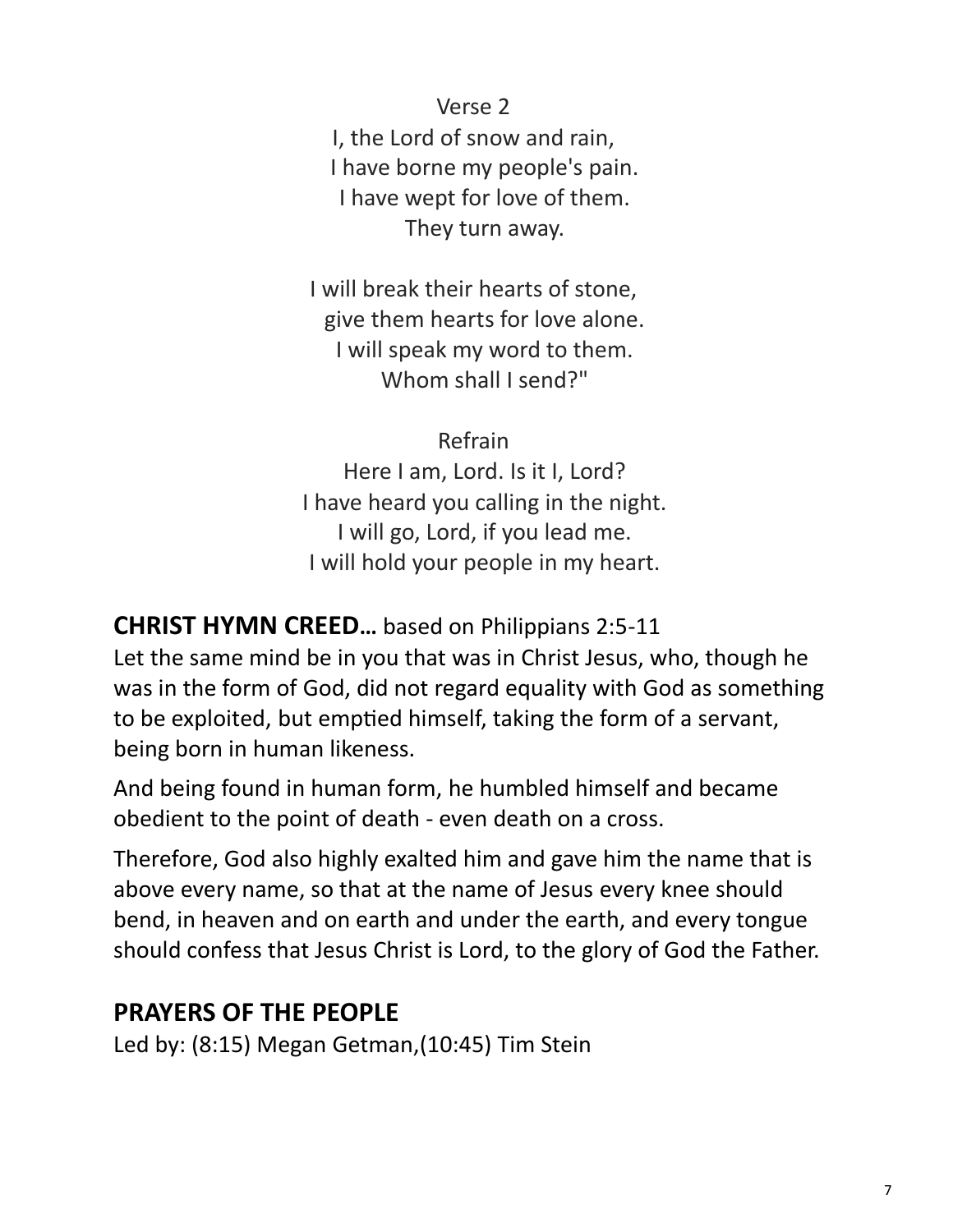## **THANK OFFERING**

- · To make a gift online to the mission and ministry of Shepherd of the Hills, use this link: [shephills.org/give.](https://shephills.org/give/)
- · Scan the QR Code with your camera phone to give now.
- · By mail, send to 3525 Bee Caves Rd, Austin, TX 78746



**GENEROSITY MOMENT** Summer Ministry Happenings

## **OFFERING MUSIC**

8:15 Choir *10,000 Reasons*, arr. Lloyd Larson 10:45 Shirley Murray Variations of *What a Friend We Have in Jesus,* arr. Riley

## **PRAYER OF THANKS**

## **WORDS OF INSTITUTION**

## **LORD'S PRAYER**

Our Father, who art in heaven, hallowed be thy name, thy kingdom come, thy will be done, on earth as it is in heaven.

Give us this day our daily bread; and forgive us our trespasses, as we forgive those who trespass against us; lead us not into temptation, but deliver us from evil.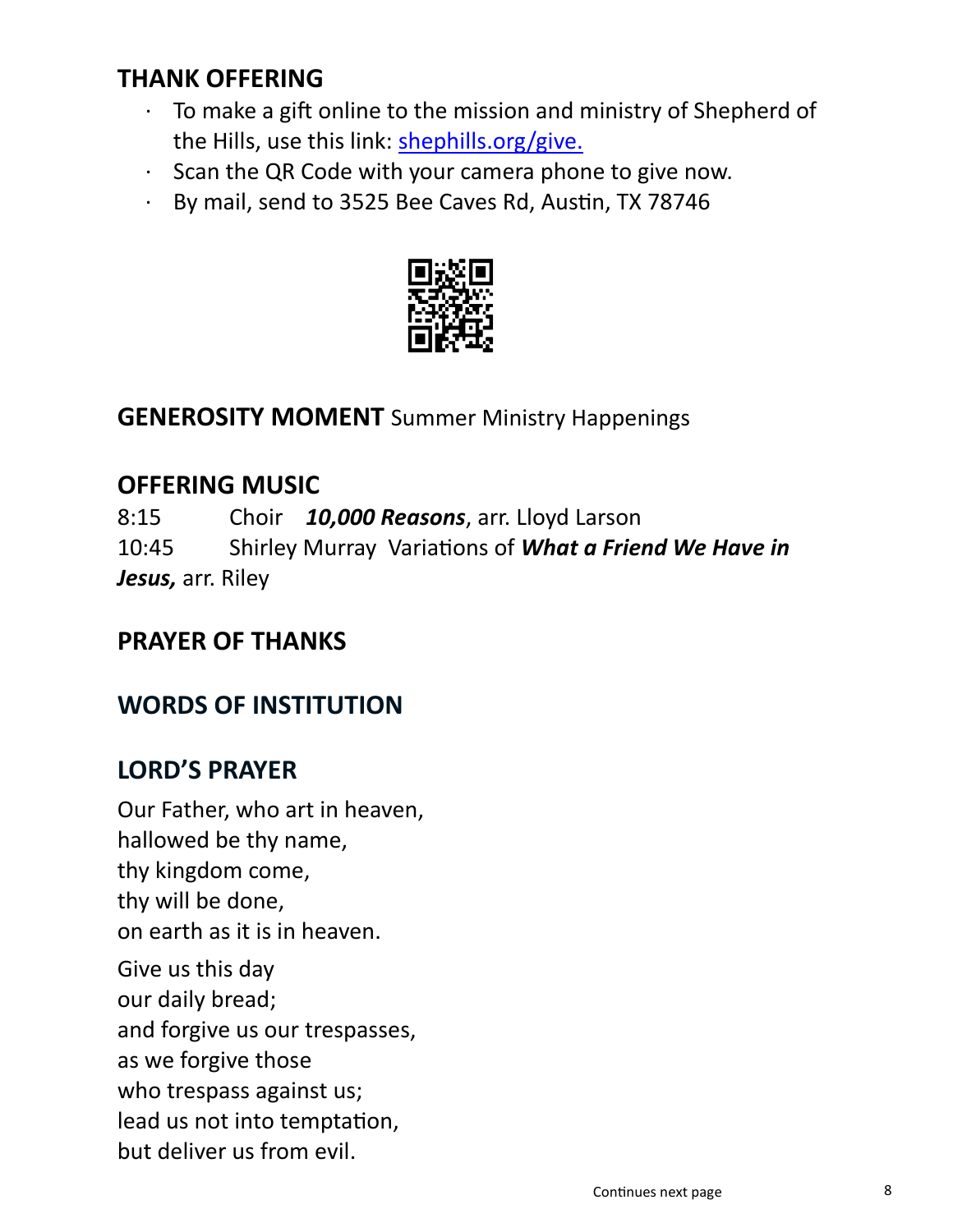For thine is the kingdom, and the power, and the glory, forever and ever. Amen.

## **COMMUNION INVITATION**

*As we celebrate this sacrament, all are invited to receive the Risen presence of Jesus. God is really present—in bread and wine—forgiving sins and promising new life.* 

> *Bread/wafer— "The body of Christ given for you"; Wine— "The blood of Christ shed for you."*

## **COMMUNION MUSIC** *On Eagle's Wings*

### **COMMUNION BLESSING & PRAYER**

**BENEDICTION**

### **COMMISSIONING SONG**

**#715** vss 1-5 *Christ, Be Our Light*

Verse 1

 Longing for light, we wait in darkness. Longing for truth, we turn to you. Make us your own, your holy people, light for the world to see.

Refrain Christ, be our light! Shine in our hearts. Shine through the darkness. Christ, be our light! Shine in your church gathered today.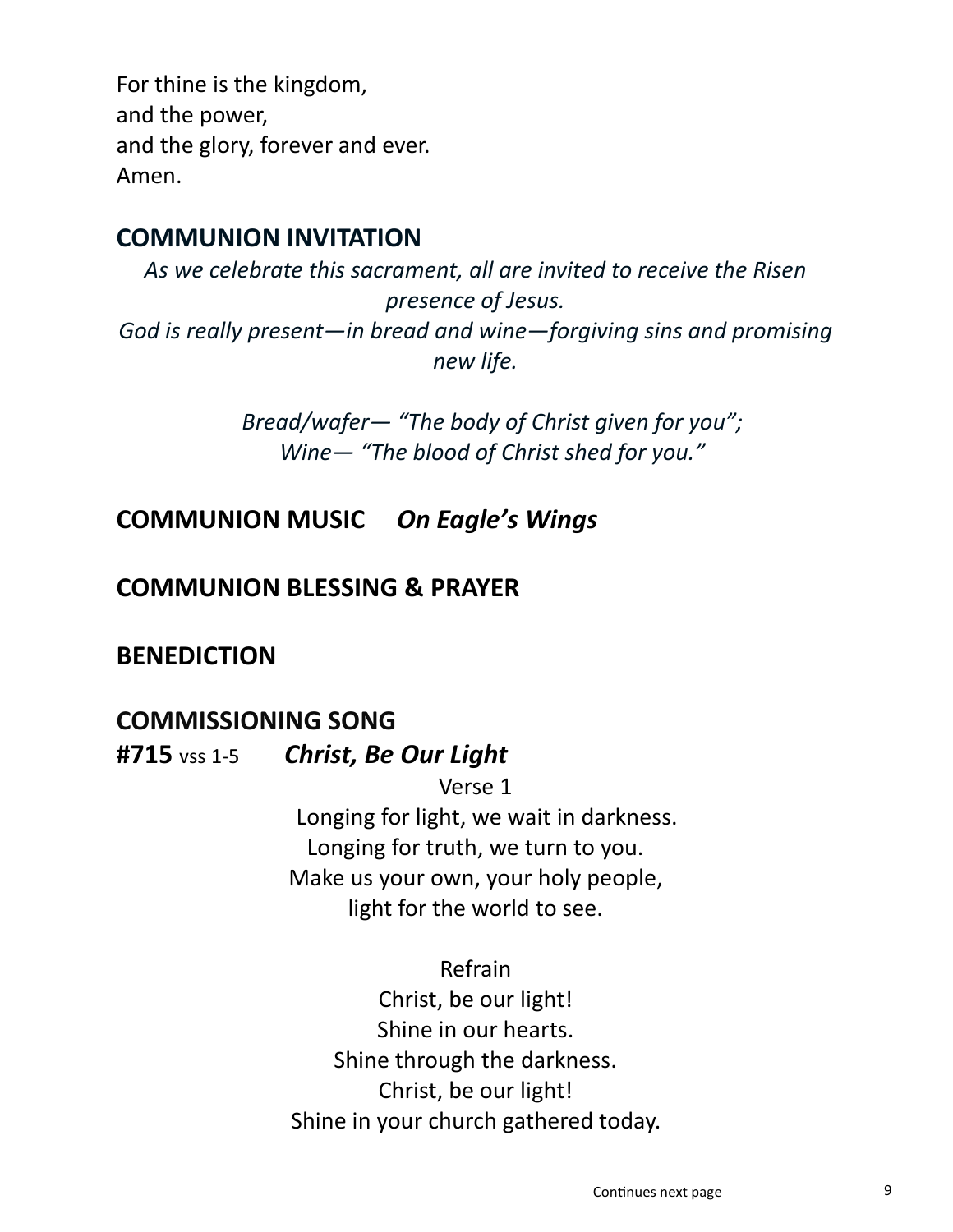#### Verse 2

 Longing for peace, our world is troubled. Longing for hope, many despair. Your word alone has pow'r to save us. Make us your living voice.

#### Refrain

Christ, be our light! Shine in our hearts. Shine through the darkness. Christ, be our light! Shine in your church gathered today.

#### Verse 3

 Longing for food, many are hungry. Longing for water, many still thirst. Make us your bread, broken for others, shared until all are fed.

#### Refrain

Christ, be our light! Shine in our hearts. Shine through the darkness. Christ, be our light! Shine in your church gathered today.

#### Verse 4

 Longing for shelter, many are homeless. Longing for warmth, many are cold. Make us your building, sheltering others, walls made of living stone.

#### Refrain

Christ, be our light! Shine in our hearts. Shine through the darkness.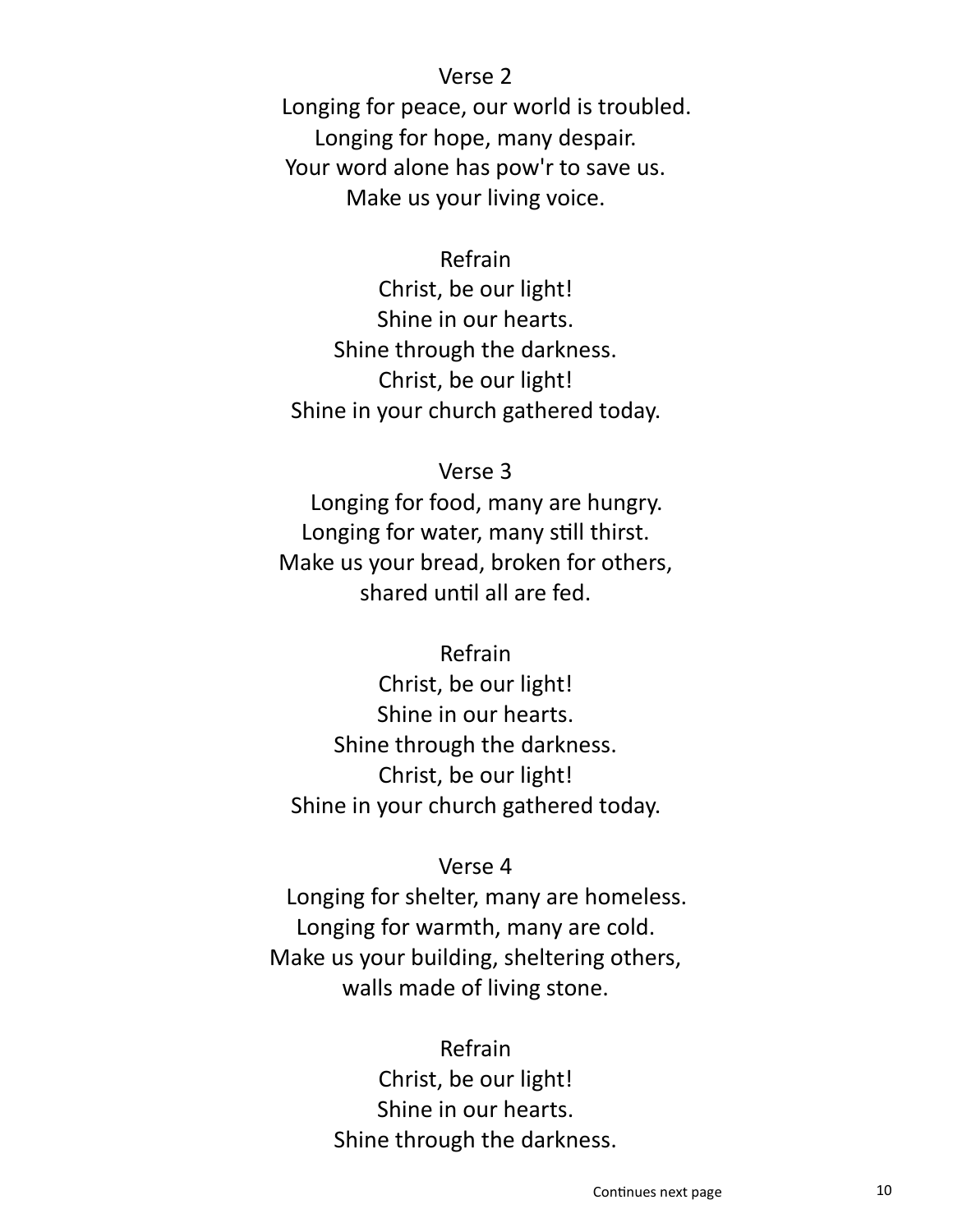Christ, be our light! Shine in your church gathered today.

Verse 5 Many the gifts, many the people, many the hearts that yearn to belong. Let us be servants to one another, signs of your kingdom come.

Refrain Christ, be our light! Shine in our hearts. Shine through the darkness. Christ, be our light! Shine in your church gathered today.

## **COMMISSIONING**

- Leader: As Paul was changed by Jesus, so we go forth as changed people. As Paul was called to proclaim the Gospel, so we are called, and we are sent. We already have all we need to proclaim Christ to the world!
- **All: Thanks be to God…and We Will!**

## **Postlude**

## **PRAYERS**

**Please pray** for Sandy Nielsen, Rodney Varner, Walter DeBill, and Tom Smith.

**Please pray** for Gabe Collins, grandson of Sharon Collins.

**We celebrate** the birth of William Paul O'Brien, grandson of Mark and Kathy Gerhardt. We pray for him to grow in faith, hope, and love throughout his life.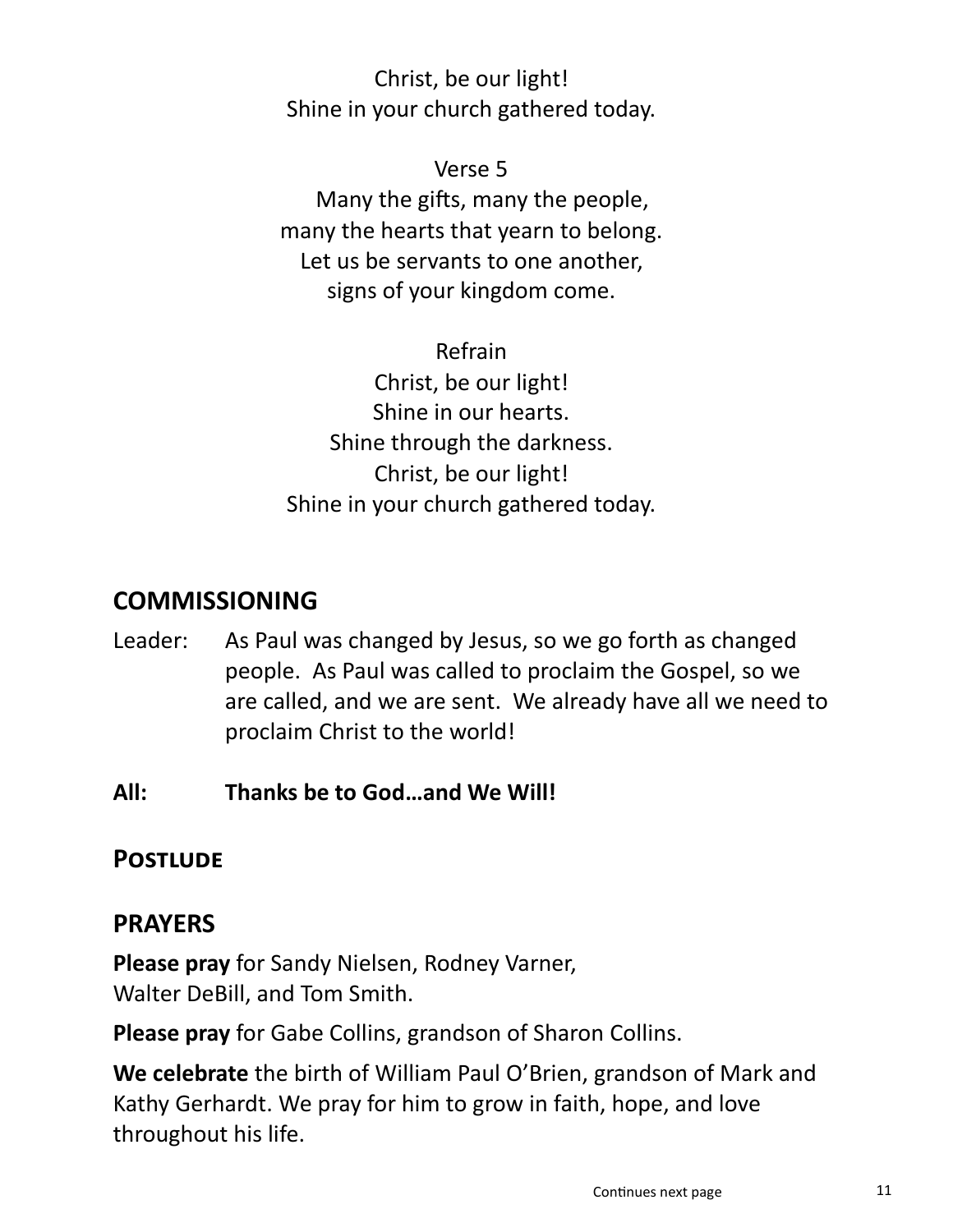**We give thanks** for the life of Don Gaskin, who now rests in the Easter promise of resurrection. We pray for comfort and peace for Sandy Gaskin, and all of Don's family and friends, including our church family, in the midst of grief.

**We pray** for the people of Ukraine and all who find themselves in the midst of war, gripped by fear and uncertainty. Send your peace.

**We pray** for our global ministry partners: Rev. Karen Castillo in Guatemala; Iglesia Luterana Augustina Virgen del Rosario, Aurora 8 de Octubre, Guatemala. We pray for Malcolm and Joy Henderson and the ministry of CHARIS in Haiti.

**Please pray** for our local ministries: Mariposa Family Learning Center, Bread For All and Upbring Ministries.

**Please pray** for our faith community, that we may be a church without walls and live out loud...faithfully!

> *\*Prayers for family and friends are listed for 2 weeks, unless we are notified otherwise.*

## **WORSHIP TEAM**

Pastors **Pr. Tom Grevlos, Pr. Lauren Dow Wegner Preaching Pr. Tom Grevios Director of Worship/Arts** Kevin McClure **Altar Care** (8:15) Betty and Tom Lueders (10:45) Diane Peterson **Assisting Minister** (8:15) Megan Getman (10:45) Tim Stein **AV** (8:15) Bill Dawson and Dave Wegner (10:45) Bill and Sara Dawson, Jamie Nichols and Peter Walsh **Hosts** (8:15) Kitt and Glenn Richter (10:45) Joe and June Spann **Altar Flowers:** Given by Mark and Kathy Gerhardt in praise and thanksgiving for our new grandson. **Admin Ministry Coordinator** Amanda Forsberg